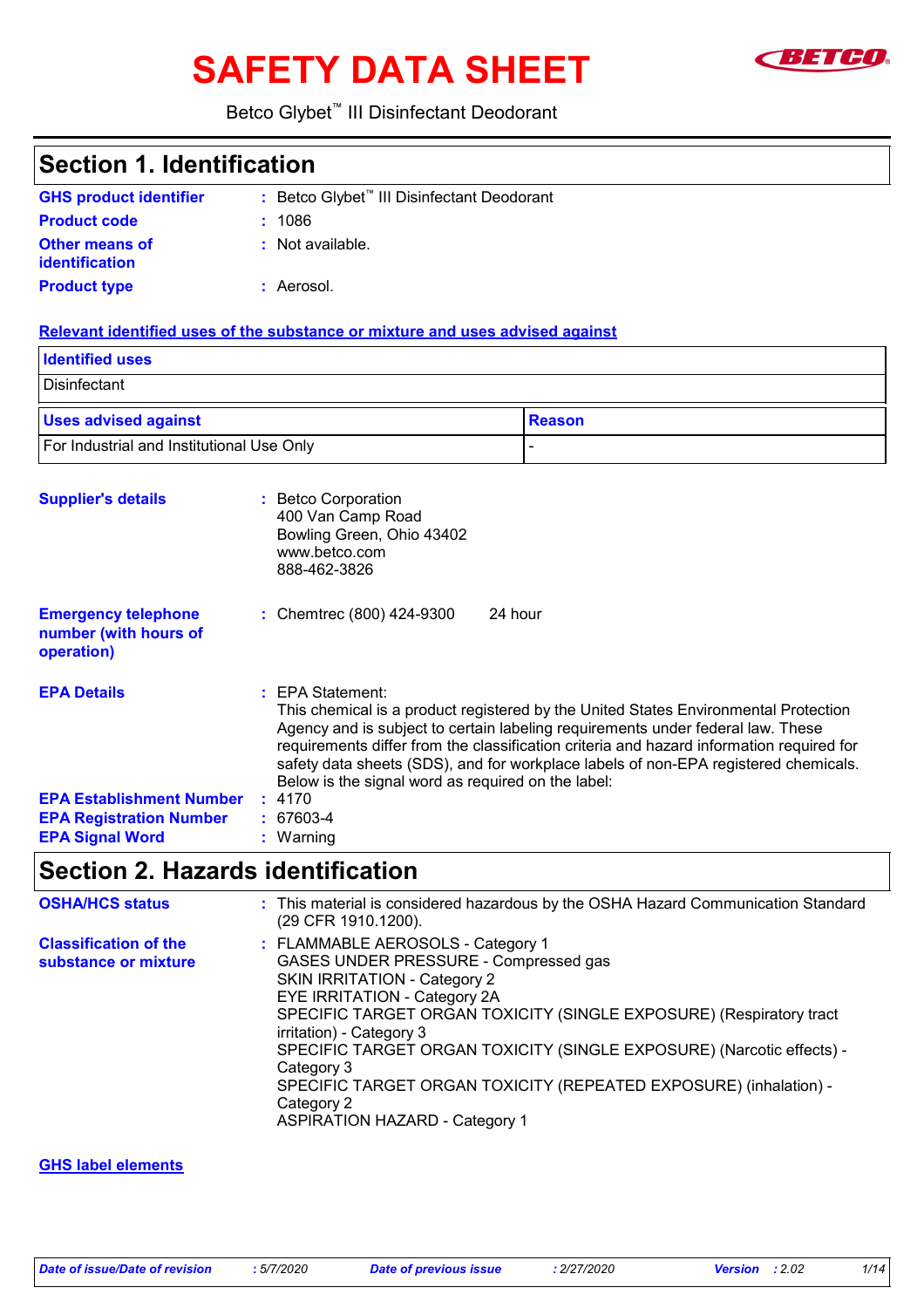### **Section 2. Hazards identification**

| <b>Hazard pictograms</b>                   |                                                                                                                                                                                                                                                                                                                                                                                                                                                                                                                                                                                                                                    |
|--------------------------------------------|------------------------------------------------------------------------------------------------------------------------------------------------------------------------------------------------------------------------------------------------------------------------------------------------------------------------------------------------------------------------------------------------------------------------------------------------------------------------------------------------------------------------------------------------------------------------------------------------------------------------------------|
| <b>Signal word</b>                         | : Danger                                                                                                                                                                                                                                                                                                                                                                                                                                                                                                                                                                                                                           |
| <b>Hazard statements</b>                   | : Extremely flammable aerosol.<br>Contains gas under pressure; may explode if heated.<br>Causes serious eye irritation.<br>Causes skin irritation.<br>May be fatal if swallowed and enters airways.<br>May cause respiratory irritation.<br>May cause drowsiness or dizziness.<br>May cause damage to organs through prolonged or repeated exposure if inhaled.                                                                                                                                                                                                                                                                    |
| <b>Precautionary statements</b>            |                                                                                                                                                                                                                                                                                                                                                                                                                                                                                                                                                                                                                                    |
| <b>Prevention</b>                          | : Wear protective gloves. Wear eye or face protection: Recommended: Safety glasses<br>Keep away from heat, hot surfaces, sparks, open flames and other ignition sources. No<br>smoking. Do not spray on an open flame or other ignition source. Use only outdoors or<br>in a well-ventilated area. Do not breathe dust or mist. Wash hands thoroughly after<br>handling. Pressurized container: Do not pierce or burn, even after use.                                                                                                                                                                                             |
| <b>Response</b>                            | : Get medical attention if you feel unwell. IF INHALED: Remove person to fresh air and<br>keep comfortable for breathing. Call a POISON CENTER or physician if you feel unwell.<br>IF SWALLOWED: Immediately call a POISON CENTER or physician. Do NOT induce<br>vomiting. IF ON SKIN: Wash with plenty of soap and water. Take off contaminated<br>clothing and wash it before reuse. If skin irritation occurs: Get medical attention. IF IN<br>EYES: Rinse cautiously with water for several minutes. Remove contact lenses, if<br>present and easy to do. Continue rinsing. If eye irritation persists: Get medical attention. |
| <b>Storage</b>                             | : Store locked up. Protect from sunlight. Do not expose to temperatures exceeding 50<br>°C/122 °F. Store in a well-ventilated place.                                                                                                                                                                                                                                                                                                                                                                                                                                                                                               |
| <b>Disposal</b>                            | : Dispose of contents and container in accordance with all local, regional, national and<br>international regulations.                                                                                                                                                                                                                                                                                                                                                                                                                                                                                                             |
| <b>Hazards not otherwise</b><br>classified | : None known.                                                                                                                                                                                                                                                                                                                                                                                                                                                                                                                                                                                                                      |

### **Section 3. Composition/information on ingredients**

| Substance/mixture                              | : Mixture          |
|------------------------------------------------|--------------------|
| <b>Other means of</b><br><b>identification</b> | $:$ Not available. |

| <b>Ingredient name</b> | $\frac{9}{6}$ | <b>CAS number</b> |
|------------------------|---------------|-------------------|
| ethanol                | 225 - ≤50     | 64-17-5           |
| propane                | l≤5           | 74-98-6           |

Any concentration shown as a range is to protect confidentiality or is due to batch variation.

**There are no additional ingredients present which, within the current knowledge of the supplier and in the concentrations applicable, are classified as hazardous to health or the environment and hence require reporting in this section.**

**Occupational exposure limits, if available, are listed in Section 8.**

### **Section 4. First aid measures**

#### : Immediately flush eyes with plenty of water, occasionally lifting the upper and lower **Eye contact : Description of necessary first aid measures**

eyelids. Check for and remove any contact lenses. Continue to rinse for at least 10 minutes. Get medical attention.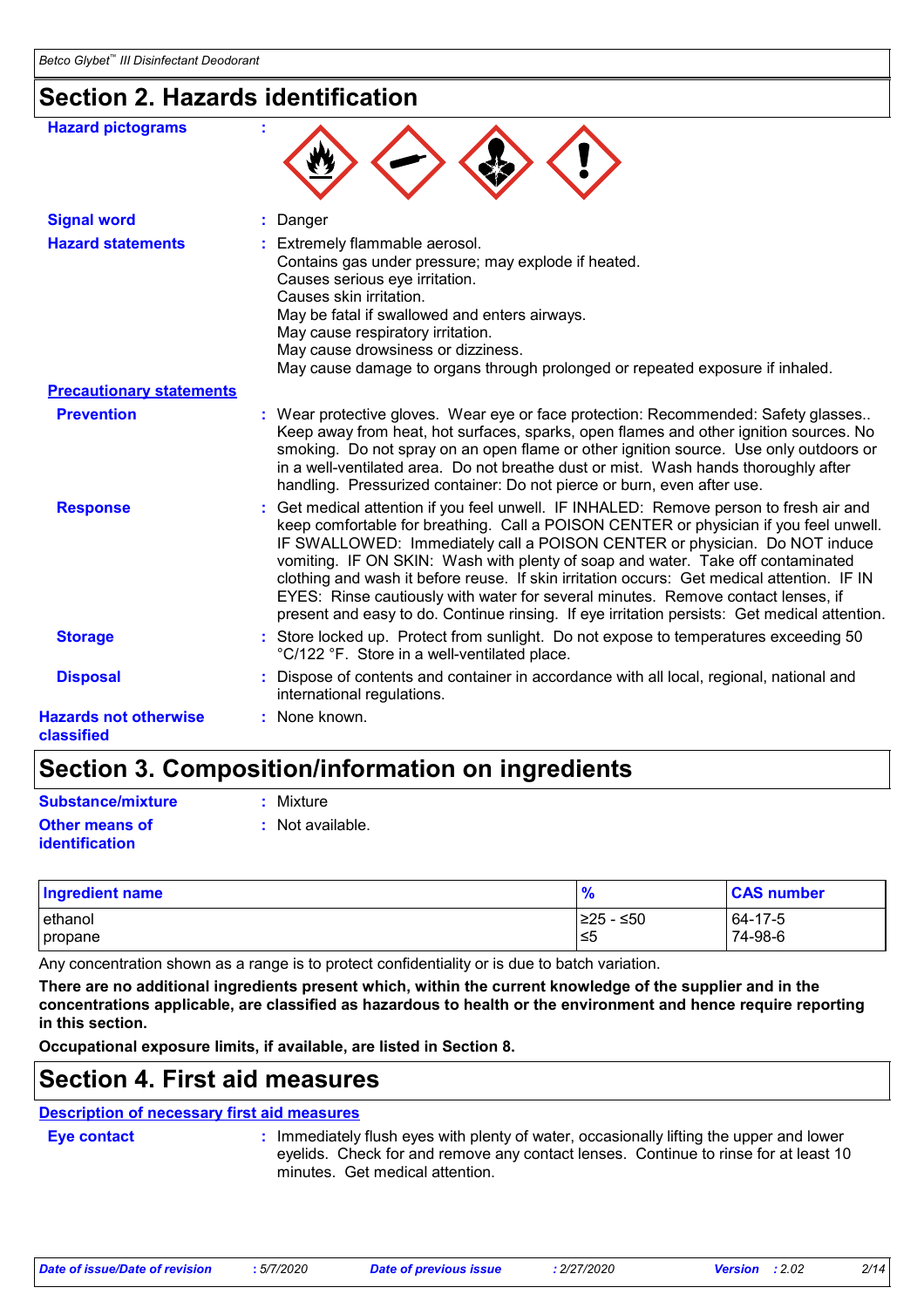**Ingestion :**

**Over-exposure signs/symptoms**

### **Section 4. First aid measures**

| <b>Inhalation</b>                     | : Remove victim to fresh air and keep at rest in a position comfortable for breathing. If it<br>is suspected that fumes are still present, the rescuer should wear an appropriate mask<br>or self-contained breathing apparatus. If not breathing, if breathing is irregular or if<br>respiratory arrest occurs, provide artificial respiration or oxygen by trained personnel. It<br>may be dangerous to the person providing aid to give mouth-to-mouth resuscitation.<br>Get medical attention. If necessary, call a poison center or physician. If unconscious,<br>place in recovery position and get medical attention immediately. Maintain an open<br>airway. Loosen tight clothing such as a collar, tie, belt or waistband.                                                                                                            |
|---------------------------------------|-------------------------------------------------------------------------------------------------------------------------------------------------------------------------------------------------------------------------------------------------------------------------------------------------------------------------------------------------------------------------------------------------------------------------------------------------------------------------------------------------------------------------------------------------------------------------------------------------------------------------------------------------------------------------------------------------------------------------------------------------------------------------------------------------------------------------------------------------|
| <b>Skin contact</b>                   | : Flush contaminated skin with plenty of water. Remove contaminated clothing and<br>shoes. Continue to rinse for at least 10 minutes. Get medical attention. Wash clothing<br>before reuse. Clean shoes thoroughly before reuse.                                                                                                                                                                                                                                                                                                                                                                                                                                                                                                                                                                                                                |
| <b>Ingestion</b>                      | : Get medical attention immediately. Call a poison center or physician. Wash out mouth<br>with water. Remove dentures if any. Remove victim to fresh air and keep at rest in a<br>position comfortable for breathing. If material has been swallowed and the exposed<br>person is conscious, give small quantities of water to drink. Stop if the exposed person<br>feels sick as vomiting may be dangerous. Aspiration hazard if swallowed. Can enter<br>lungs and cause damage. Do not induce vomiting. If vomiting occurs, the head should<br>be kept low so that vomit does not enter the lungs. Never give anything by mouth to an<br>unconscious person. If unconscious, place in recovery position and get medical<br>attention immediately. Maintain an open airway. Loosen tight clothing such as a collar,<br>tie, belt or waistband. |
|                                       | Most important symptoms/effects, acute and delayed                                                                                                                                                                                                                                                                                                                                                                                                                                                                                                                                                                                                                                                                                                                                                                                              |
| <b>Potential acute health effects</b> |                                                                                                                                                                                                                                                                                                                                                                                                                                                                                                                                                                                                                                                                                                                                                                                                                                                 |
| Eye contact                           | : Causes serious eye irritation.                                                                                                                                                                                                                                                                                                                                                                                                                                                                                                                                                                                                                                                                                                                                                                                                                |
| <b>Inhalation</b>                     | : Can cause central nervous system (CNS) depression. May cause drowsiness or                                                                                                                                                                                                                                                                                                                                                                                                                                                                                                                                                                                                                                                                                                                                                                    |

**Eye contact :** Adverse symptoms may include the following: pain or irritation watering redness

Can cause central nervous system (CNS) depression. May be fatal if swallowed and

dizziness. May cause respiratory irritation.

| <b>Inhalation</b>   | : Adverse symptoms may include the following:<br>respiratory tract irritation<br>coughing<br>nausea or vomiting<br>headache<br>drowsiness/fatigue<br>dizziness/vertigo<br>unconsciousness |
|---------------------|-------------------------------------------------------------------------------------------------------------------------------------------------------------------------------------------|
| <b>Skin contact</b> | : Adverse symptoms may include the following:<br>irritation<br>redness                                                                                                                    |

enters airways.

**Skin contact :** Causes skin irritation.

**Ingestion** Adverse symptoms may include the following: **:** nausea or vomiting

|                                   | <u>Indication of immediate medical attention and special treatment needed, if necessary</u>                                                                                                                                                                                                                             |
|-----------------------------------|-------------------------------------------------------------------------------------------------------------------------------------------------------------------------------------------------------------------------------------------------------------------------------------------------------------------------|
| <b>Notes to physician</b>         | : Treat symptomatically. Contact poison treatment specialist immediately if large<br>quantities have been ingested or inhaled.                                                                                                                                                                                          |
| <b>Specific treatments</b>        | : No specific treatment.                                                                                                                                                                                                                                                                                                |
| <b>Protection of first-aiders</b> | : No action shall be taken involving any personal risk or without suitable training. If it is<br>suspected that fumes are still present, the rescuer should wear an appropriate mask or<br>self-contained breathing apparatus. It may be dangerous to the person providing aid to<br>give mouth-to-mouth resuscitation. |

*Date of issue/Date of revision* **:** *5/7/2020 Date of previous issue : 2/27/2020 Version : 2.02 3/14*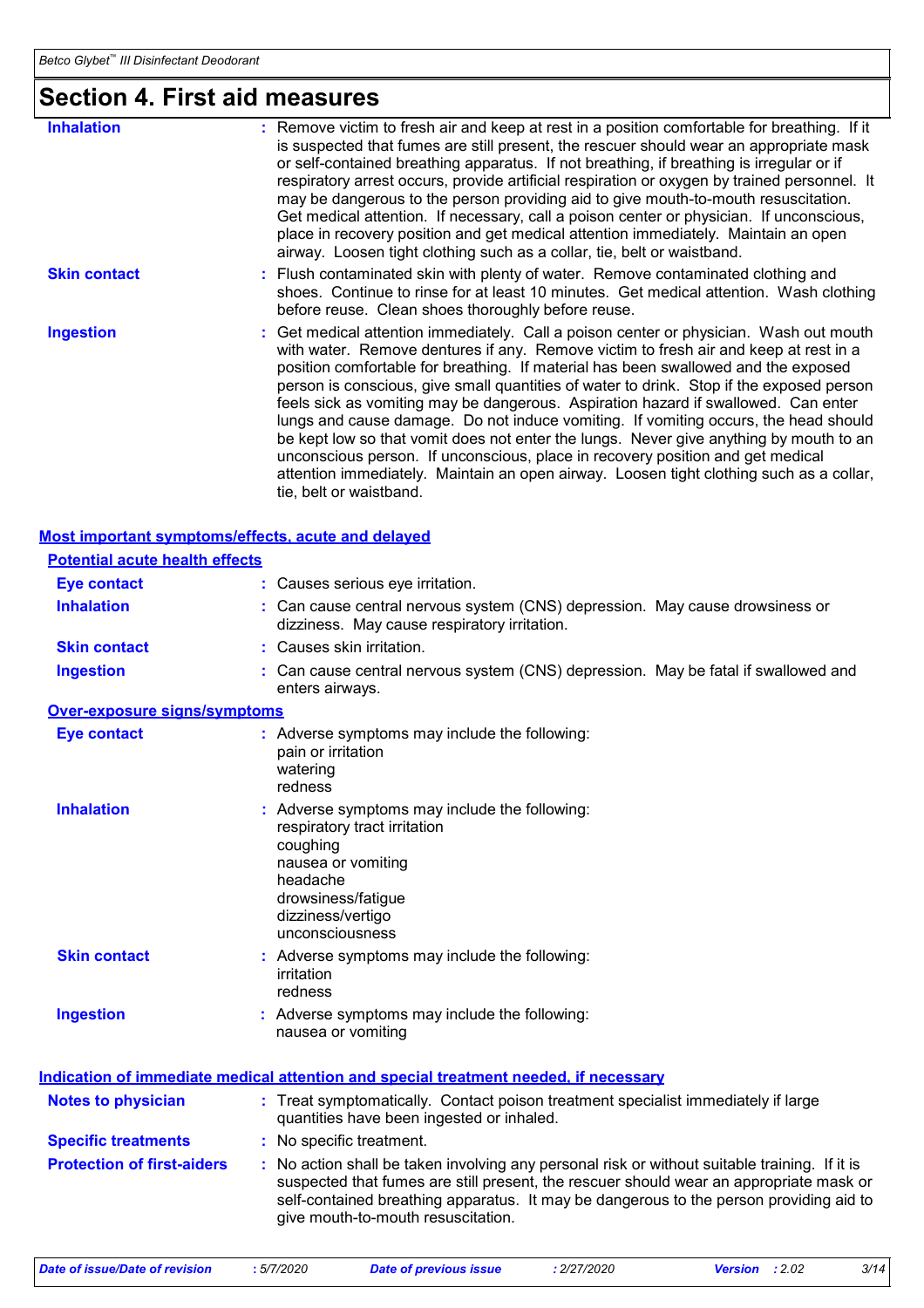### **Section 4. First aid measures**

**See toxicological information (Section 11)**

### **Section 5. Fire-fighting measures**

| <b>Extinguishing media</b>                               |                                                                                                                                                                                                                                                                                                                                                                                                                                                       |
|----------------------------------------------------------|-------------------------------------------------------------------------------------------------------------------------------------------------------------------------------------------------------------------------------------------------------------------------------------------------------------------------------------------------------------------------------------------------------------------------------------------------------|
| <b>Suitable extinguishing</b><br>media                   | : Use an extinguishing agent suitable for the surrounding fire.                                                                                                                                                                                                                                                                                                                                                                                       |
| <b>Unsuitable extinguishing</b><br>media                 | : None known.                                                                                                                                                                                                                                                                                                                                                                                                                                         |
| <b>Specific hazards arising</b><br>from the chemical     | : Extremely flammable aerosol. Runoff to sewer may create fire or explosion hazard. In<br>a fire or if heated, a pressure increase will occur and the container may burst, with the<br>risk of a subsequent explosion. Gas may accumulate in low or confined areas or travel<br>a considerable distance to a source of ignition and flash back, causing fire or explosion.<br>Bursting aerosol containers may be propelled from a fire at high speed. |
| <b>Hazardous thermal</b><br>decomposition products       | Decomposition products may include the following materials:<br>carbon dioxide<br>carbon monoxide                                                                                                                                                                                                                                                                                                                                                      |
| <b>Special protective actions</b><br>for fire-fighters   | : Promptly isolate the scene by removing all persons from the vicinity of the incident if<br>there is a fire. No action shall be taken involving any personal risk or without suitable<br>training. Move containers from fire area if this can be done without risk. Use water<br>spray to keep fire-exposed containers cool.                                                                                                                         |
| <b>Special protective</b><br>equipment for fire-fighters | : Fire-fighters should wear appropriate protective equipment and self-contained breathing<br>apparatus (SCBA) with a full face-piece operated in positive pressure mode.                                                                                                                                                                                                                                                                              |

# **Section 6. Accidental release measures**

#### **Personal precautions, protective equipment and emergency procedures**

| For non-emergency<br>personnel                               | : No action shall be taken involving any personal risk or without suitable training.<br>Evacuate surrounding areas. Keep unnecessary and unprotected personnel from<br>entering. In the case of aerosols being ruptured, care should be taken due to the rapid<br>escape of the pressurized contents and propellant. If a large number of containers are<br>ruptured, treat as a bulk material spillage according to the instructions in the clean-up<br>section. Do not touch or walk through spilled material. Shut off all ignition sources. No<br>flares, smoking or flames in hazard area. Avoid breathing vapor or mist. Provide<br>adequate ventilation. Wear appropriate respirator when ventilation is inadequate. Put<br>on appropriate personal protective equipment. |
|--------------------------------------------------------------|----------------------------------------------------------------------------------------------------------------------------------------------------------------------------------------------------------------------------------------------------------------------------------------------------------------------------------------------------------------------------------------------------------------------------------------------------------------------------------------------------------------------------------------------------------------------------------------------------------------------------------------------------------------------------------------------------------------------------------------------------------------------------------|
|                                                              | For emergency responders : If specialized clothing is required to deal with the spillage, take note of any information in<br>Section 8 on suitable and unsuitable materials. See also the information in "For non-<br>emergency personnel".                                                                                                                                                                                                                                                                                                                                                                                                                                                                                                                                      |
| <b>Environmental precautions</b>                             | : Avoid dispersal of spilled material and runoff and contact with soil, waterways, drains<br>and sewers. Inform the relevant authorities if the product has caused environmental<br>pollution (sewers, waterways, soil or air).                                                                                                                                                                                                                                                                                                                                                                                                                                                                                                                                                  |
| <b>Methods and materials for containment and cleaning up</b> |                                                                                                                                                                                                                                                                                                                                                                                                                                                                                                                                                                                                                                                                                                                                                                                  |
| <b>Small spill</b>                                           | : Stop leak if without risk. Move containers from spill area. Use spark-proof tools and<br>explosion-proof equipment. Dilute with water and mop up if water-soluble. Alternatively,<br>or if water-insoluble, absorb with an inert dry material and place in an appropriate waste<br>disposal container. Dispose of via a licensed waste disposal contractor.                                                                                                                                                                                                                                                                                                                                                                                                                    |
| <b>Large spill</b>                                           | : Stop leak if without risk. Move containers from spill area. Use spark-proof tools and<br>explosion-proof equipment. Approach release from upwind. Prevent entry into sewers,<br>water courses, basements or confined areas. Wash spillages into an effluent treatment<br>plant or proceed as follows. Contain and collect spillage with non-combustible,<br>absorbent material e.g. sand, earth, vermiculite or diatomaceous earth and place in<br>container for disposal according to local regulations (see Section 13). Dispose of via a<br>licensed waste disposal contractor. Contaminated absorbent material may pose the<br>same hazard as the spilled product. Note: see Section 1 for emergency contact                                                               |

*Date of issue/Date of revision* **:** *5/7/2020 Date of previous issue : 2/27/2020 Version : 2.02 4/14*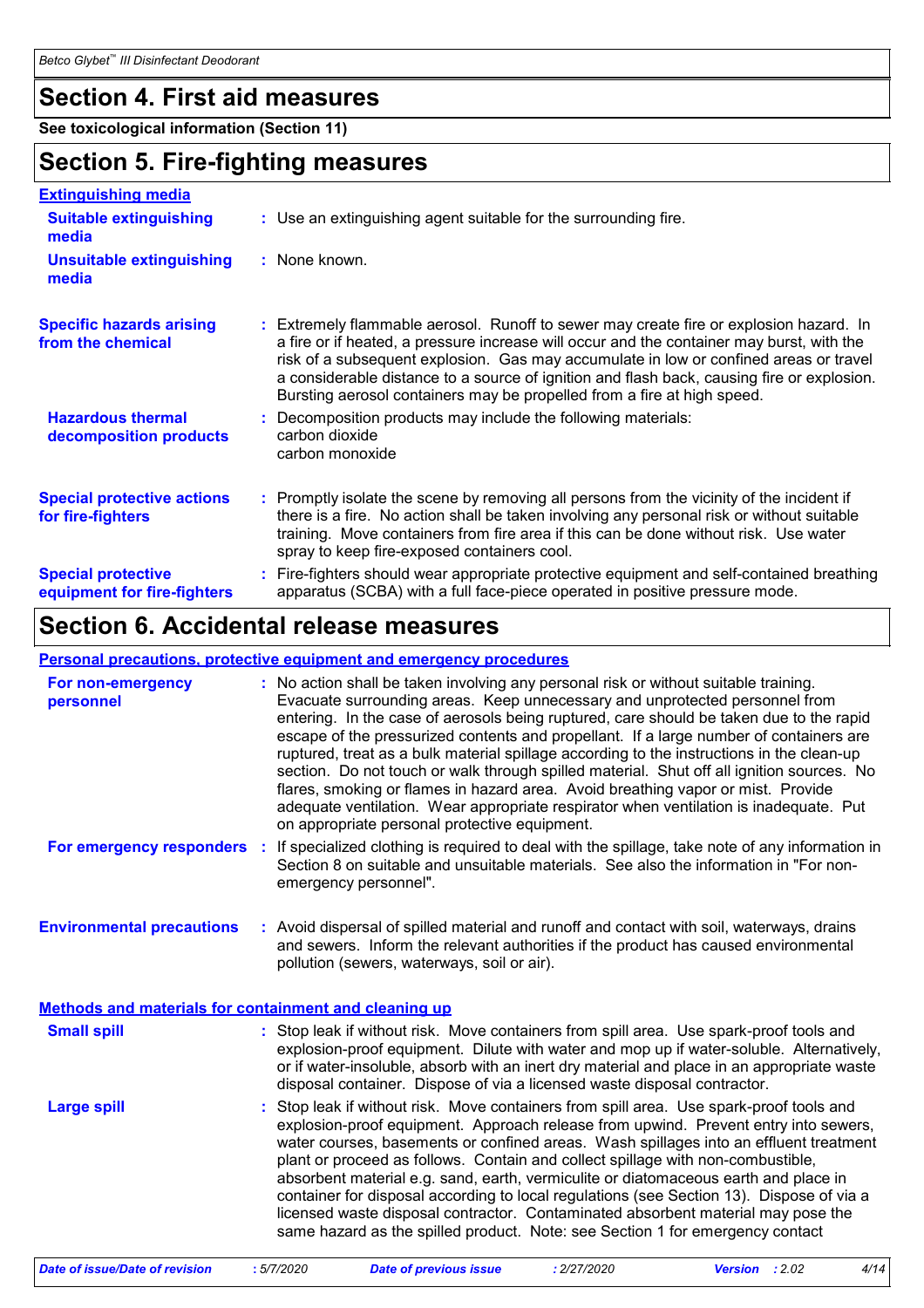### **Section 6. Accidental release measures**

information and Section 13 for waste disposal.

### **Section 7. Handling and storage**

#### **Precautions for safe handling**

| <b>Protective measures</b>                                                       | : Put on appropriate personal protective equipment (see Section 8). Pressurized<br>container: protect from sunlight and do not expose to temperatures exceeding 50°C. Do<br>not pierce or burn, even after use. Do not breathe vapor or mist. Do not swallow.<br>Avoid contact with eyes, skin and clothing. Avoid breathing gas. Use only with<br>adequate ventilation. Wear appropriate respirator when ventilation is inadequate. Store<br>and use away from heat, sparks, open flame or any other ignition source. Use<br>explosion-proof electrical (ventilating, lighting and material handling) equipment. Use<br>only non-sparking tools. Empty containers retain product residue and can be hazardous. |
|----------------------------------------------------------------------------------|-----------------------------------------------------------------------------------------------------------------------------------------------------------------------------------------------------------------------------------------------------------------------------------------------------------------------------------------------------------------------------------------------------------------------------------------------------------------------------------------------------------------------------------------------------------------------------------------------------------------------------------------------------------------------------------------------------------------|
| <b>Advice on general</b><br>occupational hygiene                                 | : Eating, drinking and smoking should be prohibited in areas where this material is<br>handled, stored and processed. Workers should wash hands and face before eating,<br>drinking and smoking. Remove contaminated clothing and protective equipment before<br>entering eating areas. See also Section 8 for additional information on hygiene<br>measures.                                                                                                                                                                                                                                                                                                                                                   |
| <b>Conditions for safe storage,</b><br>including any<br><b>incompatibilities</b> | : Store in accordance with local regulations. Store away from direct sunlight in a dry, cool<br>and well-ventilated area, away from incompatible materials (see Section 10) and food<br>and drink. Protect from sunlight. Store locked up. Eliminate all ignition sources. Use<br>appropriate containment to avoid environmental contamination. See Section 10 for<br>incompatible materials before handling or use.                                                                                                                                                                                                                                                                                            |

### **Section 8. Exposure controls/personal protection**

#### **Control parameters**

#### **Occupational exposure limits**

| <b>Ingredient name</b> | <b>Exposure limits</b>                                                                                                                                                                                              |
|------------------------|---------------------------------------------------------------------------------------------------------------------------------------------------------------------------------------------------------------------|
| ethanol                | <b>ACGIH TLV (United States, 3/2018).</b><br>STEL: 1000 ppm 15 minutes.                                                                                                                                             |
|                        | OSHA PEL 1989 (United States, 3/1989).<br>TWA: 1000 ppm 8 hours.<br>TWA: 1900 mg/m <sup>3</sup> 8 hours.<br>NIOSH REL (United States, 10/2016).<br>TWA: 1000 ppm 10 hours.<br>TWA: 1900 mg/m <sup>3</sup> 10 hours. |
|                        | OSHA PEL (United States, 5/2018).<br>TWA: 1000 ppm 8 hours.<br>TWA: 1900 mg/m <sup>3</sup> 8 hours.                                                                                                                 |
| propane                | OSHA PEL 1989 (United States, 3/1989).<br>TWA: 1000 ppm 8 hours.<br>TWA: 1800 mg/m <sup>3</sup> 8 hours.<br>NIOSH REL (United States, 10/2016).<br>TWA: 1000 ppm 10 hours.<br>TWA: 1800 mg/m <sup>3</sup> 10 hours. |
|                        | OSHA PEL (United States, 5/2018).<br>TWA: 1000 ppm 8 hours.<br>TWA: 1800 mg/m <sup>3</sup> 8 hours.<br>ACGIH TLV (United States, 3/2018). Oxygen<br>Depletion [Asphyxiant]. Explosive potential.                    |

#### **Appropriate engineering controls**

**:** Use only with adequate ventilation. Use process enclosures, local exhaust ventilation or other engineering controls to keep worker exposure to airborne contaminants below any recommended or statutory limits. The engineering controls also need to keep gas, vapor or dust concentrations below any lower explosive limits. Use explosion-proof ventilation equipment.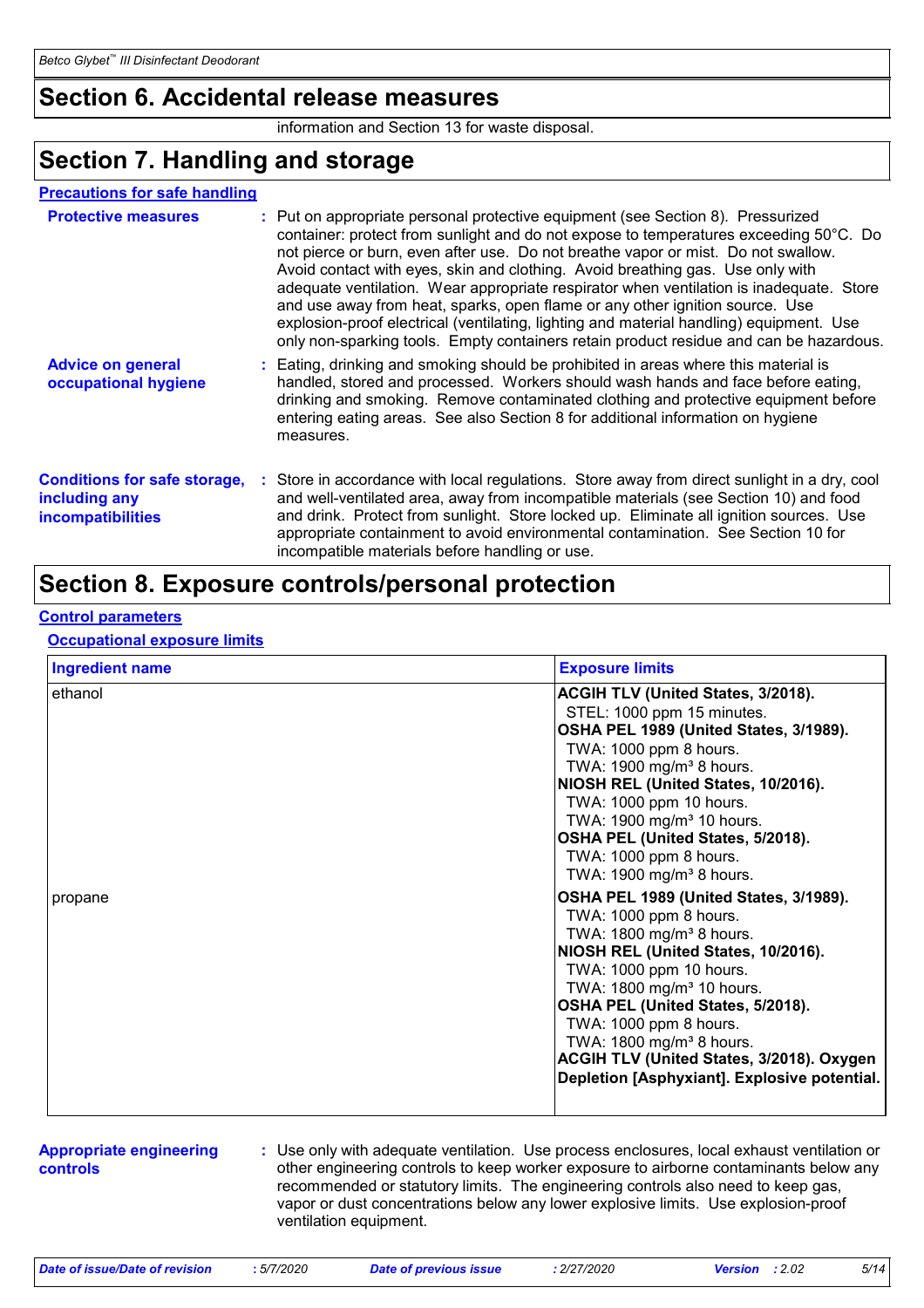# **Section 8. Exposure controls/personal protection**

| <b>Environmental exposure</b><br><b>controls</b> | Emissions from ventilation or work process equipment should be checked to ensure<br>they comply with the requirements of environmental protection legislation. In some<br>cases, fume scrubbers, filters or engineering modifications to the process equipment<br>will be necessary to reduce emissions to acceptable levels.                                                                                                                                                                                                                                                                                        |
|--------------------------------------------------|----------------------------------------------------------------------------------------------------------------------------------------------------------------------------------------------------------------------------------------------------------------------------------------------------------------------------------------------------------------------------------------------------------------------------------------------------------------------------------------------------------------------------------------------------------------------------------------------------------------------|
| <b>Individual protection measures</b>            |                                                                                                                                                                                                                                                                                                                                                                                                                                                                                                                                                                                                                      |
| <b>Hygiene measures</b>                          | : Wash hands, forearms and face thoroughly after handling chemical products, before<br>eating, smoking and using the lavatory and at the end of the working period.<br>Appropriate techniques should be used to remove potentially contaminated clothing.<br>Wash contaminated clothing before reusing. Ensure that eyewash stations and safety<br>showers are close to the workstation location.                                                                                                                                                                                                                    |
| <b>Eye/face protection</b>                       | Safety eyewear complying with an approved standard should be used when a risk<br>assessment indicates this is necessary to avoid exposure to liquid splashes, mists,<br>gases or dusts. If contact is possible, the following protection should be worn, unless<br>the assessment indicates a higher degree of protection: chemical splash goggles.<br>Recommended: Safety glasses.                                                                                                                                                                                                                                  |
| <b>Skin protection</b>                           |                                                                                                                                                                                                                                                                                                                                                                                                                                                                                                                                                                                                                      |
| <b>Hand protection</b>                           | Chemical-resistant, impervious gloves complying with an approved standard should be<br>worn at all times when handling chemical products if a risk assessment indicates this is<br>necessary. Considering the parameters specified by the glove manufacturer, check<br>during use that the gloves are still retaining their protective properties. It should be<br>noted that the time to breakthrough for any glove material may be different for different<br>glove manufacturers. In the case of mixtures, consisting of several substances, the<br>protection time of the gloves cannot be accurately estimated. |
| <b>Body protection</b>                           | Personal protective equipment for the body should be selected based on the task being<br>performed and the risks involved and should be approved by a specialist before<br>handling this product. When there is a risk of ignition from static electricity, wear anti-<br>static protective clothing. For the greatest protection from static discharges, clothing<br>should include anti-static overalls, boots and gloves.                                                                                                                                                                                         |
| <b>Other skin protection</b>                     | : Appropriate footwear and any additional skin protection measures should be selected<br>based on the task being performed and the risks involved and should be approved by a<br>specialist before handling this product.                                                                                                                                                                                                                                                                                                                                                                                            |
| <b>Respiratory protection</b>                    | Based on the hazard and potential for exposure, select a respirator that meets the<br>appropriate standard or certification. Respirators must be used according to a<br>respiratory protection program to ensure proper fitting, training, and other important<br>aspects of use.                                                                                                                                                                                                                                                                                                                                    |

# **Section 9. Physical and chemical properties**

| <b>Appearance</b>                               |                                                                           |
|-------------------------------------------------|---------------------------------------------------------------------------|
| <b>Physical state</b>                           | : Liquid. [Compressed gas]                                                |
| <b>Color</b>                                    | $:$ Not available.                                                        |
| <b>Odor</b>                                     | $:$ Floral.                                                               |
| <b>Odor threshold</b>                           | : Not available.                                                          |
| рH                                              | $\div$ 9.5 to 10.5                                                        |
| <b>Melting point</b>                            | $:$ Not available.                                                        |
| <b>Boiling point</b>                            | $:$ Not available.                                                        |
| <b>Flash point</b>                              | : Closed cup: $-29^{\circ}$ C ( $-20.2^{\circ}$ F)                        |
| <b>Evaporation rate</b>                         | $: 1.6$ (butyl acetate = 1)                                               |
| <b>Flammability (solid, gas)</b>                | $:$ Not available.                                                        |
| Lower and upper explosive<br>(flammable) limits | : Not available.                                                          |
| <b>Vapor pressure</b>                           | $: 101.3$ kPa (760 mm Hg) [room temperature]                              |
| <b>Vapor density</b>                            | : 1 [Air = 1]                                                             |
| <b>Relative density</b>                         | : 0.82                                                                    |
| <b>Solubility</b>                               | : Partially soluble in the following materials: cold water and hot water. |

```
Date of issue/Date of revision : 5/7/2020 Date of previous issue : 2/27/2020 Version : 2.02 6/14
```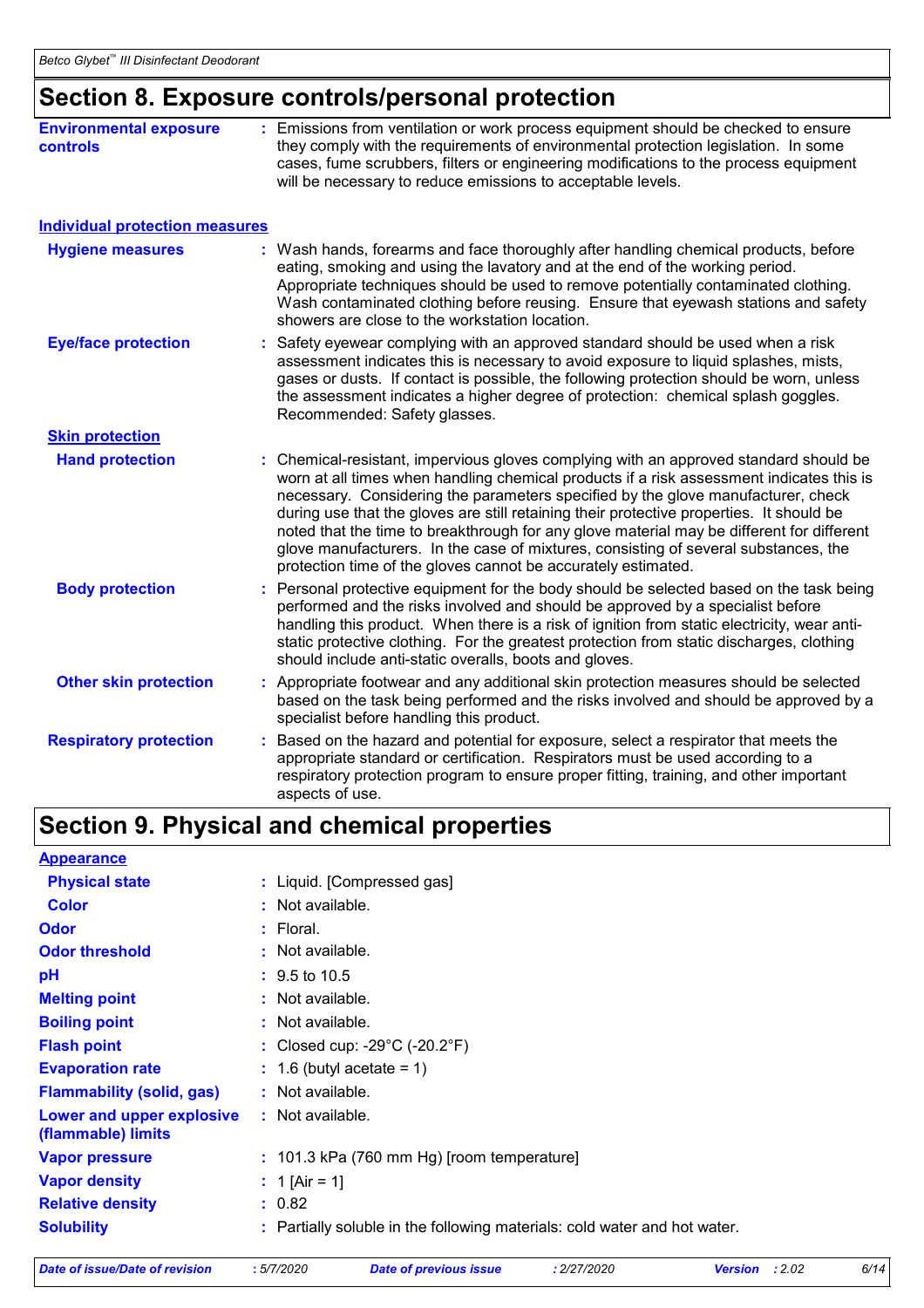# **Section 9. Physical and chemical properties**

| <b>Solubility in water</b>                        | $:$ Not available. |
|---------------------------------------------------|--------------------|
| <b>Partition coefficient: n-</b><br>octanol/water | $:$ Not available. |
| <b>Auto-ignition temperature</b>                  | $:$ Not available. |
| <b>Decomposition temperature</b>                  | $:$ Not available. |
| <b>Viscosity</b>                                  | $:$ Not available. |
| Flow time (ISO 2431)                              | : Not available.   |
| <b>Aerosol product</b>                            |                    |
| <b>Type of aerosol</b>                            | : Spray            |
| <b>Heat of combustion</b>                         | $: 6.85$ kJ/g      |

# **Section 10. Stability and reactivity**

| <b>Reactivity</b>                                   | : No specific test data related to reactivity available for this product or its ingredients.              |
|-----------------------------------------------------|-----------------------------------------------------------------------------------------------------------|
| <b>Chemical stability</b>                           | : The product is stable.                                                                                  |
| <b>Possibility of hazardous</b><br><b>reactions</b> | : Under normal conditions of storage and use, hazardous reactions will not occur.                         |
| <b>Conditions to avoid</b>                          | : Avoid all possible sources of ignition (spark or flame).                                                |
| <b>Incompatible materials</b>                       | : Not available.                                                                                          |
| <b>Hazardous decomposition</b><br>products          | : Under normal conditions of storage and use, hazardous decomposition products should<br>not be produced. |

# **Section 11. Toxicological information**

#### **Information on toxicological effects**

#### **Acute toxicity**

| <b>Product/ingredient name</b> | <b>Result</b>         | <b>Species</b> | <b>Dose</b>             | <b>Exposure</b> |
|--------------------------------|-----------------------|----------------|-------------------------|-----------------|
| ethanol                        | LC50 Inhalation Vapor | Rat            | $124700 \text{ ma/m}^3$ | 14 hours        |
|                                | LD50 Oral             | Rat            | 7 g/kg                  |                 |

#### **Irritation/Corrosion**

| <b>Product/ingredient name</b> | <b>Result</b>            | <b>Species</b> | <b>Score</b> | <b>Exposure</b>                          | <b>Observation</b>       |
|--------------------------------|--------------------------|----------------|--------------|------------------------------------------|--------------------------|
| ethanol                        | Eyes - Mild irritant     | Rabbit         |              | 24 hours 500<br>milligrams               |                          |
|                                | Eyes - Moderate irritant | Rabbit         |              | 0.066666667<br>minutes 100<br>milligrams | ۰                        |
|                                | Eyes - Moderate irritant | Rabbit         |              | 100<br>microliters                       | ۰                        |
|                                | Eyes - Severe irritant   | Rabbit         |              | 500<br>milligrams                        | ٠                        |
|                                | Skin - Mild irritant     | Rabbit         |              | 400<br>milligrams                        | ٠                        |
|                                | Skin - Moderate irritant | Rabbit         |              | 24 hours 20<br>milligrams                | $\overline{\phantom{a}}$ |

**Sensitization**

Not available.

### **Mutagenicity**

Not available.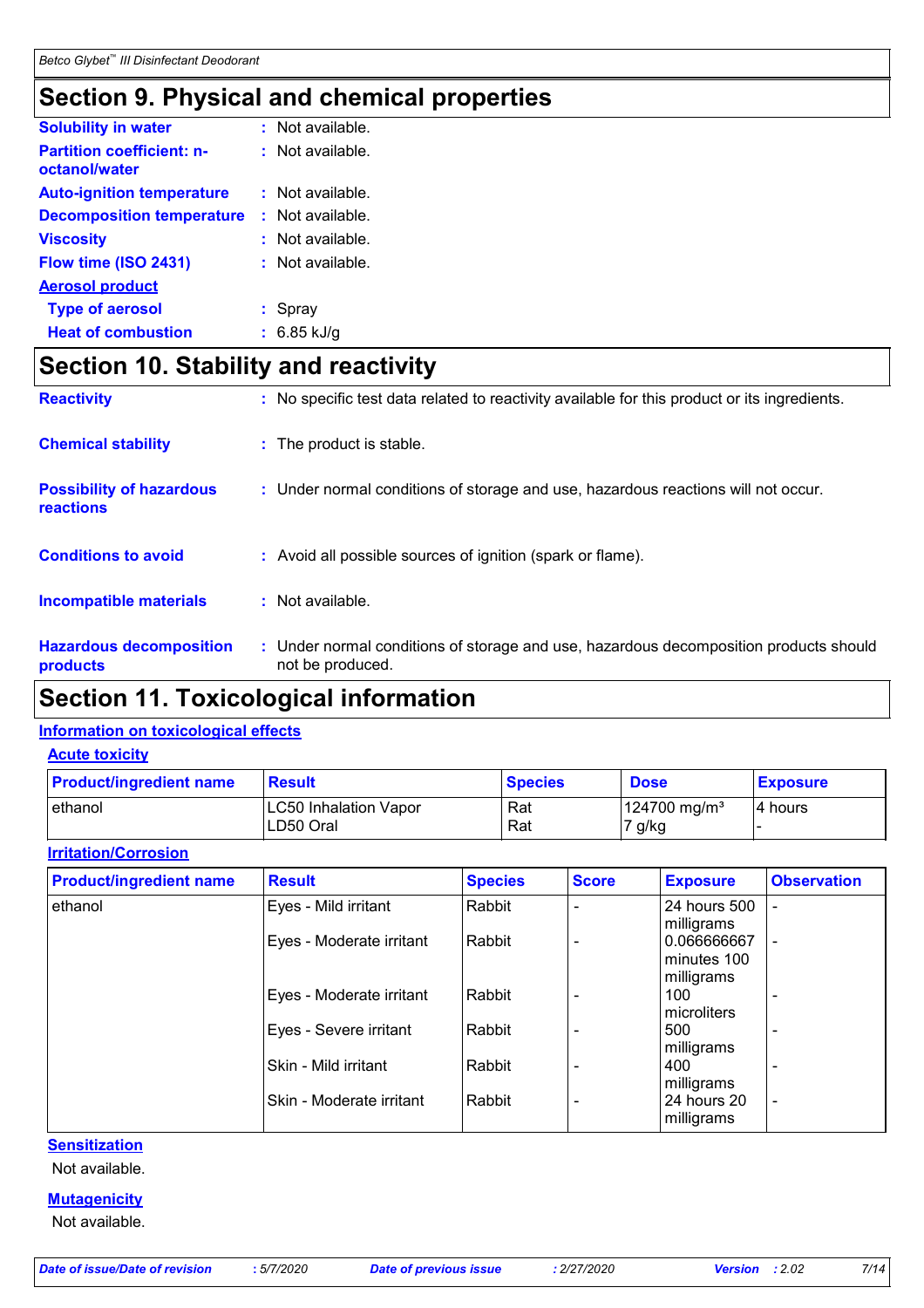# **Section 11. Toxicological information**

#### **Carcinogenicity**

Not available.

#### **Classification**

| <b>Product/ingredient name OSHA</b> | <b>IARC</b> | <b>NTP</b> |
|-------------------------------------|-------------|------------|
| ethanol                             |             |            |

#### **Reproductive toxicity**

Not available.

#### **Teratogenicity**

Not available.

#### **Specific target organ toxicity (single exposure)**

| <b>Name</b>                                          | <b>Category</b>          | <b>Route of</b><br><b>exposure</b> | <b>Target organs</b>                                 |
|------------------------------------------------------|--------------------------|------------------------------------|------------------------------------------------------|
| Betco Glybet <sup>™</sup> III Disinfectant Deodorant | Category 3<br>Category 3 | Not applicable.<br>Not applicable. | Narcotic effects<br>Respiratory tract<br>lirritation |
| propane                                              | Category 3               | Not applicable.                    | Respiratory tract<br>irritation                      |

#### **Specific target organ toxicity (repeated exposure)**

| <b>Name</b>                                          | <b>Category</b> | <b>Route of</b><br><b>exposure</b> | <b>Target organs</b> |
|------------------------------------------------------|-----------------|------------------------------------|----------------------|
| Betco Glybet <sup>™</sup> III Disinfectant Deodorant | Category 2      | Inhalation                         | l Not determined     |

#### **Aspiration hazard**

| <b>Name</b>                                          | Result                         |
|------------------------------------------------------|--------------------------------|
| Betco Glybet <sup>™</sup> III Disinfectant Deodorant | ASPIRATION HAZARD - Category 1 |

| <b>Information on the likely</b><br>routes of exposure | : Routes of entry anticipated: Dermal, Inhalation.                                                                                                                                        |
|--------------------------------------------------------|-------------------------------------------------------------------------------------------------------------------------------------------------------------------------------------------|
| <b>Potential acute health effects</b>                  |                                                                                                                                                                                           |
| <b>Eye contact</b>                                     | : Causes serious eye irritation.                                                                                                                                                          |
| <b>Inhalation</b>                                      | : Can cause central nervous system (CNS) depression. May cause drowsiness or<br>dizziness. May cause respiratory irritation.                                                              |
| <b>Skin contact</b>                                    | : Causes skin irritation.                                                                                                                                                                 |
| <b>Ingestion</b>                                       | : Can cause central nervous system (CNS) depression. May be fatal if swallowed and<br>enters airways.                                                                                     |
|                                                        | <b>Symptoms related to the physical, chemical and toxicological characteristics</b>                                                                                                       |
| <b>Eye contact</b>                                     | : Adverse symptoms may include the following:<br>pain or irritation<br>watering<br>redness                                                                                                |
| <b>Inhalation</b>                                      | : Adverse symptoms may include the following:<br>respiratory tract irritation<br>coughing<br>nausea or vomiting<br>headache<br>drowsiness/fatigue<br>dizziness/vertigo<br>unconsciousness |
| <b>Skin contact</b>                                    | : Adverse symptoms may include the following:<br>irritation<br>redness                                                                                                                    |
| <b>Date of issue/Date of revision</b>                  | 8/14<br>:5/7/2020<br><b>Date of previous issue</b><br>: 2/27/2020<br>Version : 2.02                                                                                                       |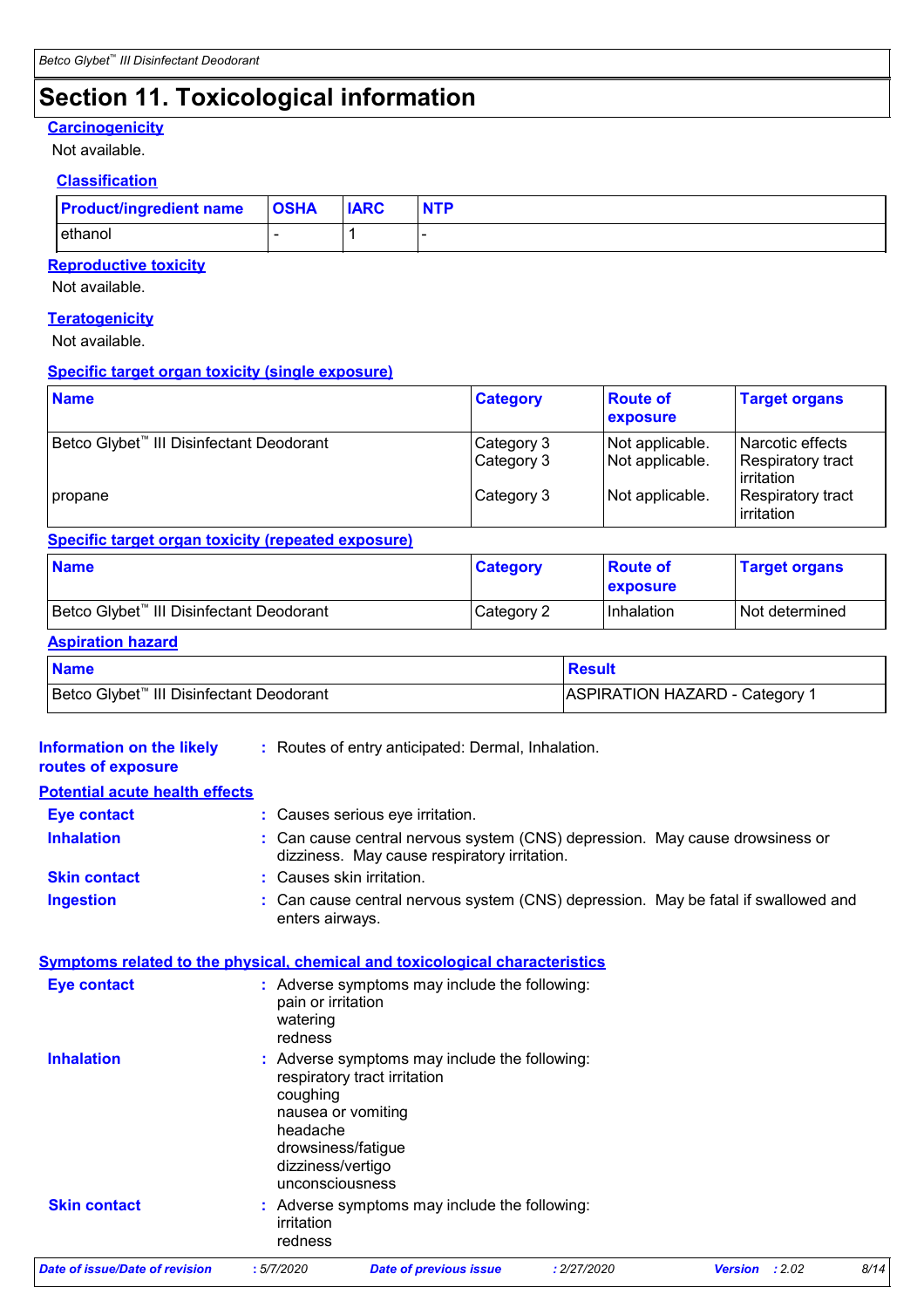# **Section 11. Toxicological information**

| <b>Ingestion</b>                             | : Adverse symptoms may include the following:<br>nausea or vomiting                      |
|----------------------------------------------|------------------------------------------------------------------------------------------|
|                                              | Delayed and immediate effects and also chronic effects from short and long term exposure |
| <b>Short term exposure</b>                   |                                                                                          |
| <b>Potential immediate</b><br>effects        | : Not available.                                                                         |
| <b>Potential delayed effects</b>             | : Not available.                                                                         |
| <b>Long term exposure</b>                    |                                                                                          |
| <b>Potential immediate</b><br><b>effects</b> | : Not available.                                                                         |
| <b>Potential delayed effects</b>             | : Not available.                                                                         |
| <b>Potential chronic health effects</b>      |                                                                                          |
| Not available.                               |                                                                                          |
| <b>General</b>                               | : May cause damage to organs through prolonged or repeated exposure if inhaled.          |
| <b>Carcinogenicity</b>                       | : No known significant effects or critical hazards.                                      |
| <b>Mutagenicity</b>                          | : No known significant effects or critical hazards.                                      |
| <b>Teratogenicity</b>                        | : No known significant effects or critical hazards.                                      |
| <b>Developmental effects</b>                 | : No known significant effects or critical hazards.                                      |
| <b>Fertility effects</b>                     | : No known significant effects or critical hazards.                                      |

#### **Numerical measures of toxicity**

**Acute toxicity estimates**

Not available.

# **Section 12. Ecological information**

#### **Toxicity**

| <b>Product/ingredient name</b> | <b>Result</b>                        | <b>Species</b>                        | <b>Exposure</b> |
|--------------------------------|--------------------------------------|---------------------------------------|-----------------|
| ethanol                        | Acute EC50 17.921 mg/l Marine water  | Algae - Ulva pertusa                  | 96 hours        |
|                                | Acute EC50 2000 µg/l Fresh water     | Daphnia - Daphnia magna               | 48 hours        |
|                                | Acute LC50 25500 µg/l Marine water   | Crustaceans - Artemia                 | 48 hours        |
|                                |                                      | I franciscana - Larvae                |                 |
|                                | Acute LC50 42000 µg/l Fresh water    | Fish - Oncorhynchus mykiss            | 4 days          |
|                                | Chronic NOEC 4.995 mg/l Marine water | Algae - Ulva pertusa                  | 96 hours        |
|                                | Chronic NOEC 100 ul/L Fresh water    | Daphnia - Daphnia magna -<br>Neonate  | 21 days         |
|                                | Chronic NOEC 0.375 ul/L Fresh water  | Fish - Gambusia holbrooki -<br>Larvae | 12 weeks        |

#### **Persistence and degradability**

Not available.

#### **Bioaccumulative potential**

| <b>Product/ingredient name</b> | $LogPow$ | <b>BCF</b> | <b>Potential</b> |
|--------------------------------|----------|------------|------------------|
| ethanol                        | $-0.35$  |            | low              |
| propane                        | .09      |            | low              |

#### **Mobility in soil**

| Date of issue/Date of revision | .5/7/2020 | Date of previous issue | 2/27/2020 | <b>Version</b> : $2.02$ | 9/14 |
|--------------------------------|-----------|------------------------|-----------|-------------------------|------|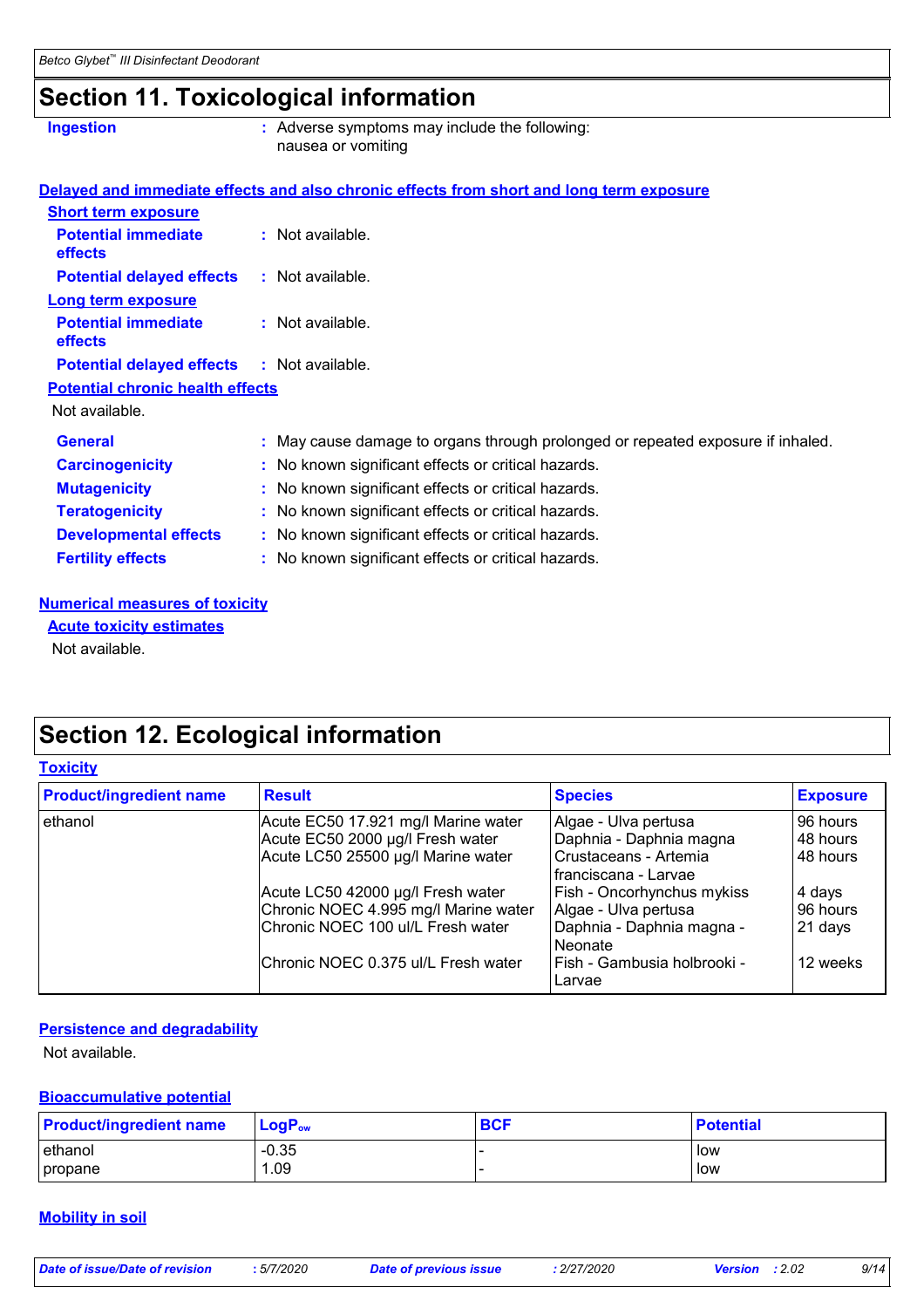# **Section 12. Ecological information**

**Soil/water partition coefficient (Koc) :** Not available.

**Other adverse effects** : No known significant effects or critical hazards.

### **Section 13. Disposal considerations**

The generation of waste should be avoided or minimized wherever possible. Disposal of this product, solutions and any by-products should at all times comply with the requirements of environmental protection and waste disposal legislation and any regional local authority requirements. Dispose of surplus and non-recyclable products via a licensed waste disposal contractor. Waste should not be disposed of untreated to the sewer unless fully compliant with the requirements of all authorities with jurisdiction. Waste packaging should be recycled. Incineration or landfill should only be considered when recycling is not feasible. This material and its container must be disposed of in a safe way. Empty containers or liners may retain some product residues. Do not puncture or incinerate container. **Disposal methods :**

### **Section 14. Transport information**

|                                      | <b>DOT</b><br><b>Classification</b> | <b>TDG</b><br><b>Classification</b> | <b>Mexico</b><br><b>Classification</b>                                            | <b>ADR/RID</b>      | <b>IMDG</b>       | <b>IATA</b>                                                                       |
|--------------------------------------|-------------------------------------|-------------------------------------|-----------------------------------------------------------------------------------|---------------------|-------------------|-----------------------------------------------------------------------------------|
| <b>UN number</b>                     | <b>UN1950</b>                       | <b>UN1950</b>                       | <b>UN1950</b>                                                                     | <b>UN1950</b>       | <b>UN1950</b>     | <b>UN1950</b>                                                                     |
| <b>UN proper</b><br>shipping name    | Aerosols                            | <b>Product Not</b><br>Available.    | Aerosols                                                                          | Aerosols            | Aerosols          | Not available.                                                                    |
| <b>Transport</b><br>hazard class(es) | 2.1<br><b>MMABLE</b><br>$\bigstar$  | 2.1<br>$\bigstar$                   | 2.1                                                                               | $\overline{2}$<br>墏 | 2.1<br>$\bigstar$ | 2.1                                                                               |
| <b>Packing group</b>                 |                                     |                                     |                                                                                   |                     |                   |                                                                                   |
| <b>Environmental</b><br>hazards      | Yes.                                | Yes.                                | Yes. The<br>environmentally<br>hazardous<br>substance<br>mark is not<br>required. | Yes.                | Yes.              | Yes. The<br>environmentally<br>hazardous<br>substance<br>mark is not<br>required. |

**Additional information**

| <b>DOT Classification</b>             |                 | : This product is not regulated as a marine pollutant when transported on inland<br>waterways in sizes of ≤5 L or ≤5 kg or by road, rail, or inland air in non-bulk sizes,<br>provided the packagings meet the general provisions of §§ 173.24 and 173.24a.<br><b>Reportable quantity</b> 18181.8 lbs / 8254.5 kg [2659.3 gal / 10066.5 L]. Package sizes<br>shipped in quantities less than the product reportable quantity are not subject to the RQ<br>(reportable quantity) transportation requirements.<br><b>Limited quantity Yes.</b> |             |                       |       |  |
|---------------------------------------|-----------------|----------------------------------------------------------------------------------------------------------------------------------------------------------------------------------------------------------------------------------------------------------------------------------------------------------------------------------------------------------------------------------------------------------------------------------------------------------------------------------------------------------------------------------------------|-------------|-----------------------|-------|--|
| <b>TDG Classification</b>             |                 | : Product classified as per the following sections of the Transportation of Dangerous<br>Goods Regulations: 2.13-2.17 (Class 2), 2.7 (Marine pollutant mark).<br>The marine pollutant mark is not required when transported by road or rail.                                                                                                                                                                                                                                                                                                 |             |                       |       |  |
| <b>ADR/RID</b>                        | Tunnel code (D) | : The environmentally hazardous substance mark is not required when transported in<br>sizes of $\leq 5$ L or $\leq 5$ kg.                                                                                                                                                                                                                                                                                                                                                                                                                    |             |                       |       |  |
| <b>IMDG</b>                           |                 | : The marine pollutant mark is not required when transported in sizes of $\leq 5$ L or $\leq 5$ kg.                                                                                                                                                                                                                                                                                                                                                                                                                                          |             |                       |       |  |
| <b>Date of issue/Date of revision</b> | :5/7/2020       | Date of previous issue                                                                                                                                                                                                                                                                                                                                                                                                                                                                                                                       | : 2/27/2020 | <b>Version</b> : 2.02 | 10/14 |  |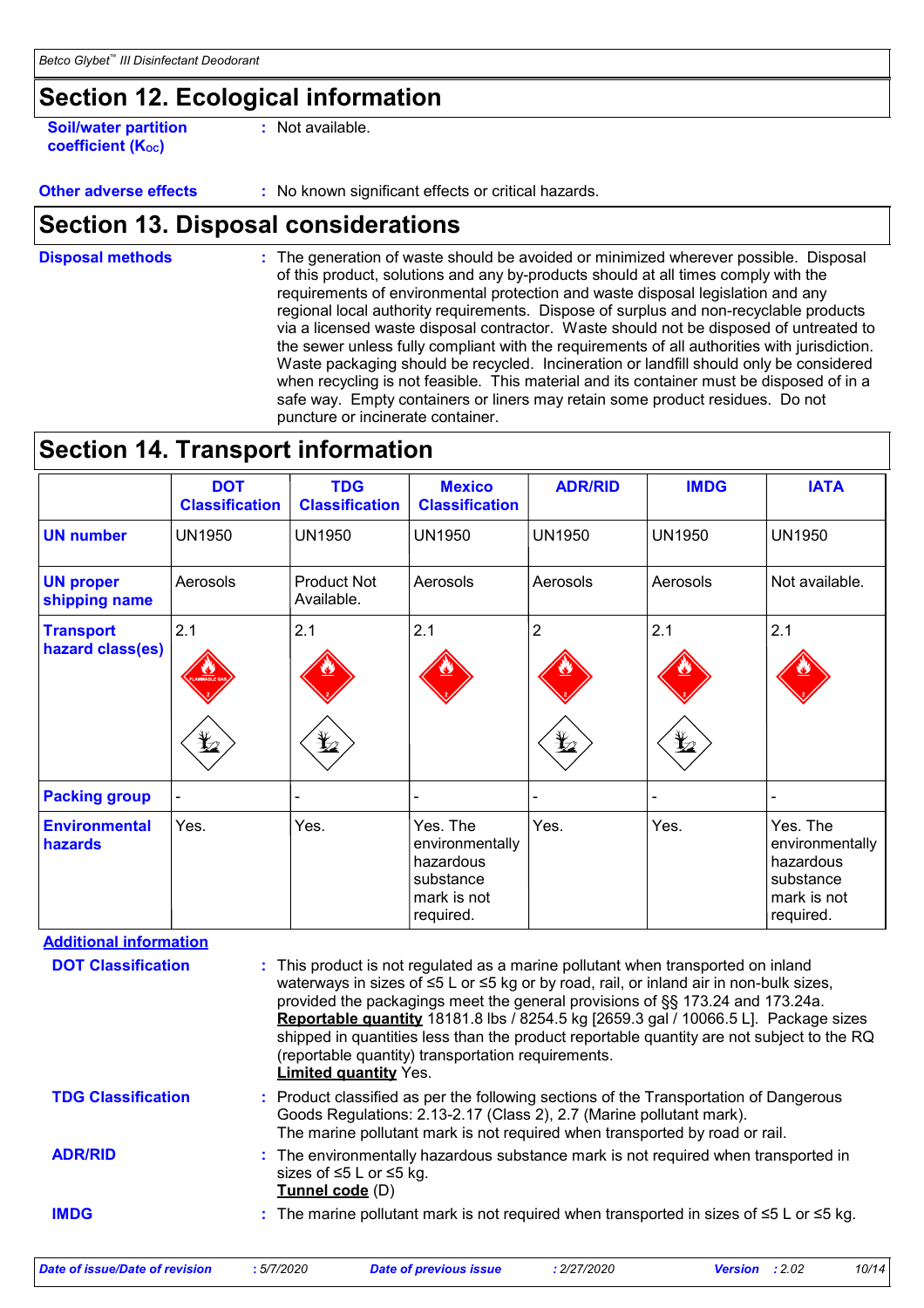# **Section 14. Transport information**

| <b>IATA</b>                                                                            | : The environmentally hazardous substance mark may appear if required by other<br>transportation regulations.                                                                                                                                   |
|----------------------------------------------------------------------------------------|-------------------------------------------------------------------------------------------------------------------------------------------------------------------------------------------------------------------------------------------------|
|                                                                                        | Special precautions for user : Transport within user's premises: always transport in closed containers that are<br>upright and secure. Ensure that persons transporting the product know what to do in the<br>event of an accident or spillage. |
| <b>Transport in bulk according</b><br>to Annex II of MARPOL and<br>the <b>IBC</b> Code | : Not available.                                                                                                                                                                                                                                |

# **Section 15. Regulatory information**

| <b>U.S. Federal regulations</b>                                                   | : TSCA 5(a)2 final significant new use rules: sodium nitrite<br>TSCA 8(a) PAIR: 2-methylpropan-2-ol                                                                                                                                                                                                                                                                                                                                                                     |
|-----------------------------------------------------------------------------------|-------------------------------------------------------------------------------------------------------------------------------------------------------------------------------------------------------------------------------------------------------------------------------------------------------------------------------------------------------------------------------------------------------------------------------------------------------------------------|
|                                                                                   | TSCA 8(a) CDR Exempt/Partial exemption: Not determined                                                                                                                                                                                                                                                                                                                                                                                                                  |
|                                                                                   | TSCA 12(b) one-time export: sodium nitrite                                                                                                                                                                                                                                                                                                                                                                                                                              |
|                                                                                   | Clean Water Act (CWA) 311: sodium nitrite; ammonia                                                                                                                                                                                                                                                                                                                                                                                                                      |
|                                                                                   | Clean Air Act (CAA) 112 regulated flammable substances: butane; propane                                                                                                                                                                                                                                                                                                                                                                                                 |
| <b>Clean Air Act Section 112</b><br>(b) Hazardous Air<br><b>Pollutants (HAPs)</b> | : Not listed                                                                                                                                                                                                                                                                                                                                                                                                                                                            |
| <b>Clean Air Act Section 602</b><br><b>Class I Substances</b>                     | : Not listed                                                                                                                                                                                                                                                                                                                                                                                                                                                            |
| <b>Clean Air Act Section 602</b><br><b>Class II Substances</b>                    | : Not listed                                                                                                                                                                                                                                                                                                                                                                                                                                                            |
| <b>DEA List I Chemicals</b><br>(Precursor Chemicals)                              | : Not listed                                                                                                                                                                                                                                                                                                                                                                                                                                                            |
| <b>DEA List II Chemicals</b><br><b>(Essential Chemicals)</b>                      | : Not listed                                                                                                                                                                                                                                                                                                                                                                                                                                                            |
| <b>SARA 302/304</b>                                                               |                                                                                                                                                                                                                                                                                                                                                                                                                                                                         |
| <b>Composition/information on ingredients</b>                                     |                                                                                                                                                                                                                                                                                                                                                                                                                                                                         |
| No products were found.                                                           |                                                                                                                                                                                                                                                                                                                                                                                                                                                                         |
| <b>SARA 304 RQ</b>                                                                | : Not applicable.                                                                                                                                                                                                                                                                                                                                                                                                                                                       |
| <b>SARA 311/312</b>                                                               |                                                                                                                                                                                                                                                                                                                                                                                                                                                                         |
| <b>Classification</b>                                                             | : FLAMMABLE AEROSOLS - Category 1<br>GASES UNDER PRESSURE - Compressed gas<br><b>SKIN IRRITATION - Category 2</b><br>EYE IRRITATION - Category 2A<br>SPECIFIC TARGET ORGAN TOXICITY (SINGLE EXPOSURE) (Respiratory tract<br>irritation) - Category 3<br>SPECIFIC TARGET ORGAN TOXICITY (SINGLE EXPOSURE) (Narcotic effects) -<br>Category 3<br>SPECIFIC TARGET ORGAN TOXICITY (REPEATED EXPOSURE) (inhalation) -<br>Category 2<br><b>ASPIRATION HAZARD - Category 1</b> |
| <b>Composition/information on ingredients</b>                                     |                                                                                                                                                                                                                                                                                                                                                                                                                                                                         |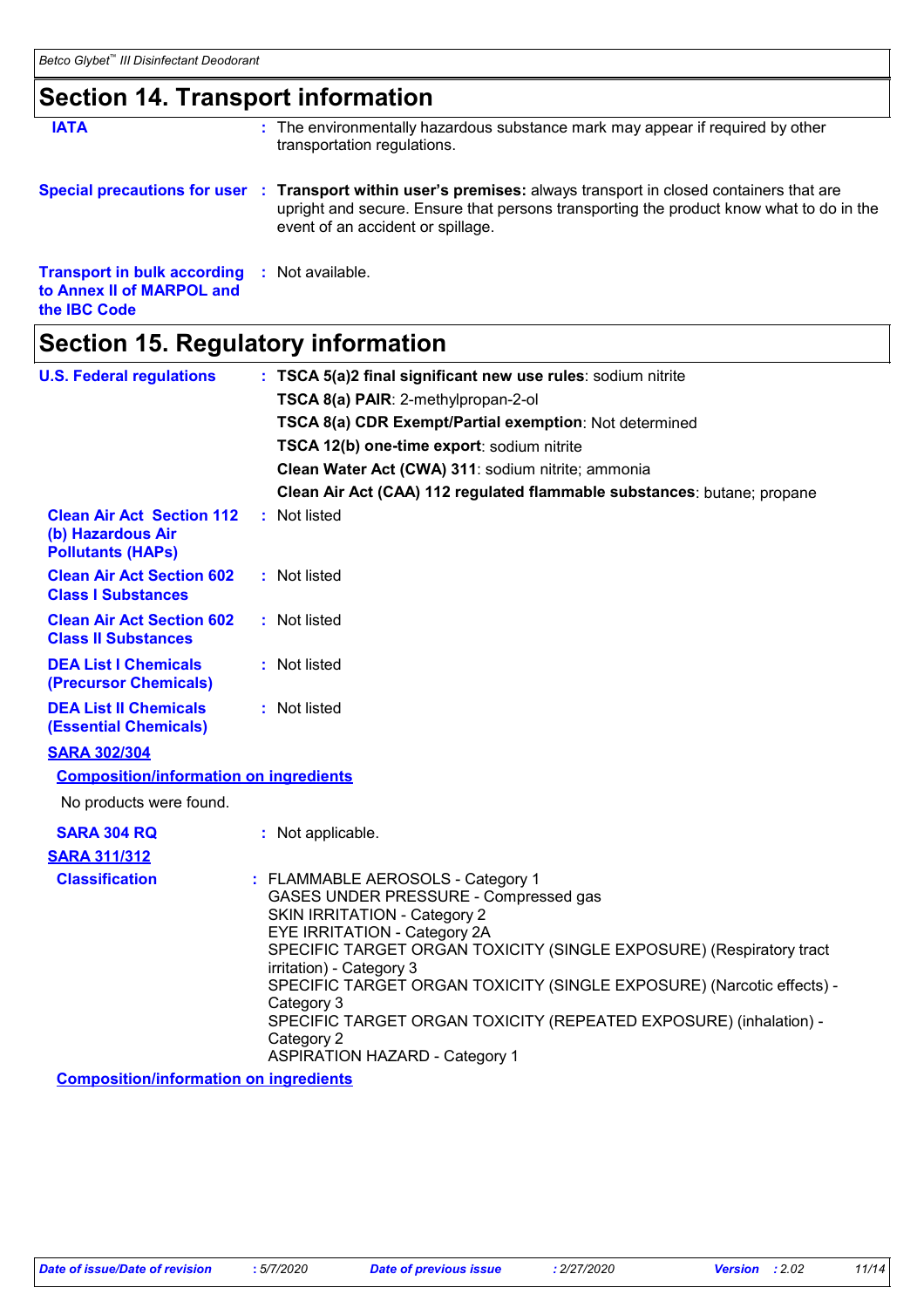# **Section 15. Regulatory information**

| <b>Name</b> | $\frac{9}{6}$ | <b>Classification</b>                                                                                                                                                                 |
|-------------|---------------|---------------------------------------------------------------------------------------------------------------------------------------------------------------------------------------|
| ethanol     | $≥25 - ≤50$   | <b>FLAMMABLE LIQUIDS - Category 2</b><br><b>EYE IRRITATION - Category 2A</b>                                                                                                          |
| butane      | l≥10 - ≤25    | <b>FLAMMABLE GASES - Category 1</b><br><b>GASES UNDER PRESSURE - Liquefied gas</b>                                                                                                    |
| propane     | ≤5            | <b>FLAMMABLE GASES - Category 1</b><br><b>GASES UNDER PRESSURE - Liquefied gas</b><br>SPECIFIC TARGET ORGAN TOXICITY (SINGLE EXPOSURE)<br>(Respiratory tract irritation) - Category 3 |

#### **SARA 313**

|                                           | <b>Product name</b> | <b>CAS number</b> | $\frac{9}{6}$ |
|-------------------------------------------|---------------------|-------------------|---------------|
| <b>Form R - Reporting</b><br>requirements | sodium nitrite      | 7632-00-0         | ՝≤3           |
| <b>Supplier notification</b>              | sodium nitrite      | 7632-00-0         | '≤3           |

SARA 313 notifications must not be detached from the SDS and any copying and redistribution of the SDS shall include copying and redistribution of the notice attached to copies of the SDS subsequently redistributed.

#### **State regulations**

| <b>Massachusetts</b> | : The following components are listed: ETHYL ALCOHOL; DENATURED ALCOHOL;<br><b>BUTANE; PROPANE</b>                           |
|----------------------|------------------------------------------------------------------------------------------------------------------------------|
| <b>New York</b>      | : The following components are listed: Sodium nitrite                                                                        |
| <b>New Jersey</b>    | : The following components are listed: ETHYL ALCOHOL; ALCOHOL; BUTANE;<br>PROPANE; SODIUM NITRITE; NITROUS ACID, SODIUM SALT |
| Pennsylvania         | : The following components are listed: DENATURED ALCOHOL; ETHANOL; BUTANE;<br>PROPANE; NITROUS ACID, SODIUM SALT             |

#### **California Prop. 65**

▲ WARNING: Cancer - www.P65Warnings.ca.gov

#### **International regulations**

**Chemical Weapon Convention List Schedules I, II & III Chemicals**

Not listed.

#### **Montreal Protocol**

Not listed.

**Stockholm Convention on Persistent Organic Pollutants**

Not listed.

#### **Rotterdam Convention on Prior Informed Consent (PIC)**

Not listed.

#### **UNECE Aarhus Protocol on POPs and Heavy Metals**

Not listed.

#### **Inventory list**

| <b>Australia</b>         | : All components are listed or exempted.                                             |
|--------------------------|--------------------------------------------------------------------------------------|
| <b>Canada</b>            | : All components are listed or exempted.                                             |
| <b>China</b>             | : All components are listed or exempted.                                             |
| <b>Europe</b>            | : All components are listed or exempted.                                             |
| <b>Japan</b>             | : Japan inventory (ENCS): Not determined.<br>Japan inventory (ISHL): Not determined. |
| <b>Malaysia</b>          | : Not determined                                                                     |
| <b>New Zealand</b>       | : All components are listed or exempted.                                             |
| <b>Philippines</b>       | : All components are listed or exempted.                                             |
| <b>Republic of Korea</b> | : All components are listed or exempted.                                             |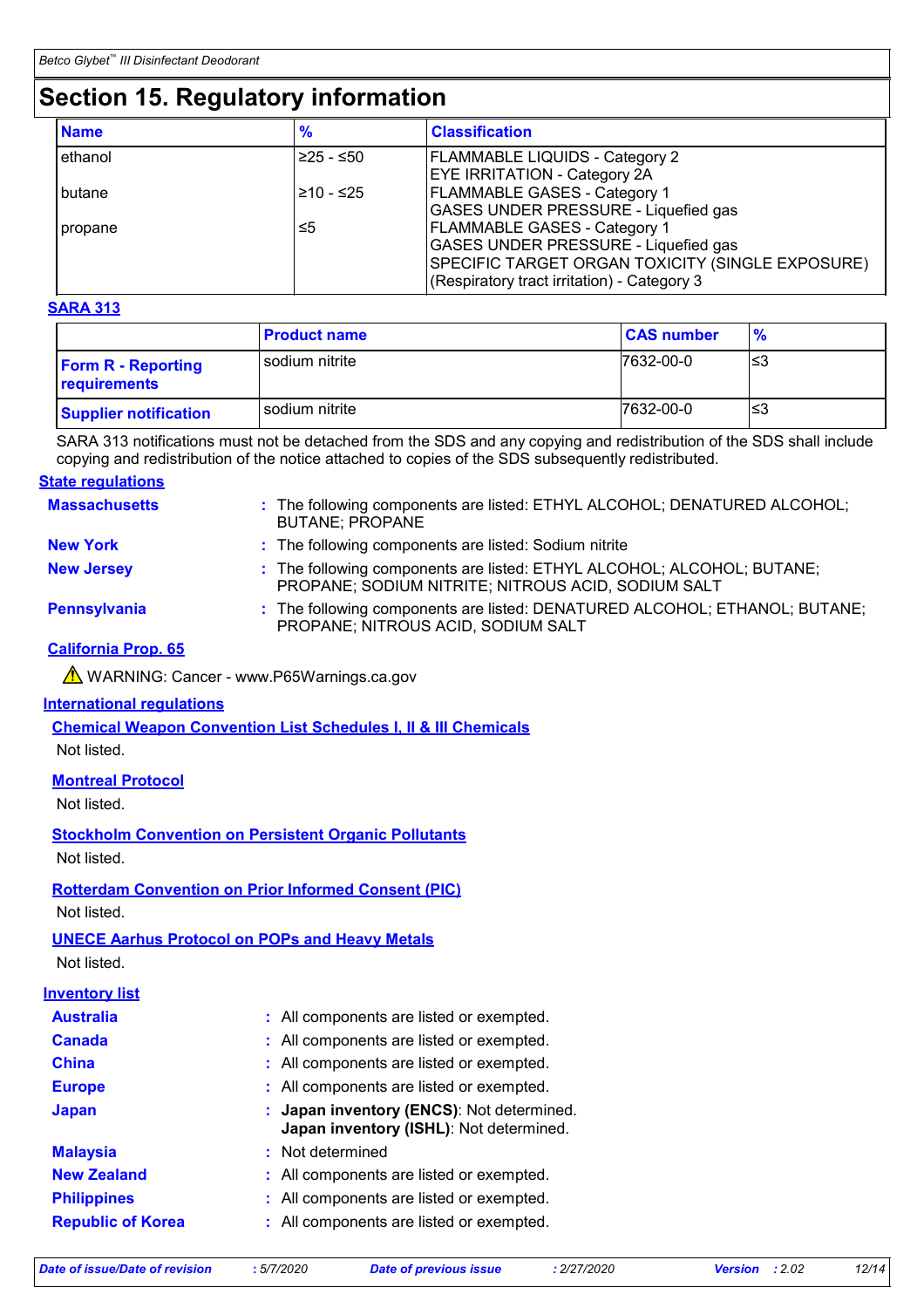### **Section 15. Regulatory information**

| <b>Taiwan</b>        | : All components are listed or exempted. |
|----------------------|------------------------------------------|
| <b>Thailand</b>      | : Not determined.                        |
| <b>Turkey</b>        | : Not determined.                        |
| <b>United States</b> | : All components are listed or exempted. |
| <b>Viet Nam</b>      | : Not determined.                        |

# **Section 16. Other information**





**Caution: HMIS® ratings are based on a 0-4 rating scale, with 0 representing minimal hazards or risks, and 4 representing significant hazards or risks. Although HMIS® ratings and the associated label are not required on SDSs or products leaving a facility under 29 CFR 1910.1200, the preparer may choose to provide them. HMIS® ratings are to be used with a fully implemented HMIS® program. HMIS® is a registered trademark and service mark of the American Coatings Association, Inc.**

**The customer is responsible for determining the PPE code for this material. For more information on HMIS® Personal Protective Equipment (PPE) codes, consult the HMIS® Implementation Manual.**

#### **National Fire Protection Association (U.S.A.)**



**Reprinted with permission from NFPA 704-2001, Identification of the Hazards of Materials for Emergency Response Copyright ©1997, National Fire Protection Association, Quincy, MA 02269. This reprinted material is not the complete and official position of the National Fire Protection Association, on the referenced subject which is represented only by the standard in its entirety.**

**Copyright ©2001, National Fire Protection Association, Quincy, MA 02269. This warning system is intended to be interpreted and applied only by properly trained individuals to identify fire, health and reactivity hazards of chemicals. The user is referred to certain limited number of chemicals with recommended classifications in NFPA 49 and NFPA 325, which would be used as a guideline only. Whether the chemicals are classified by NFPA or not, anyone using the 704 systems to classify chemicals does so at their own risk.**

#### **Procedure used to derive the classification**

| <b>Classification</b>                                                 |             | <b>Justification</b> |
|-----------------------------------------------------------------------|-------------|----------------------|
| <b>FLAMMABLE AEROSOLS - Category 1</b>                                |             | Expert judgment      |
| GASES UNDER PRESSURE - Compressed gas                                 |             | Expert judgment      |
| <b>SKIN IRRITATION - Category 2</b>                                   |             | Expert judgment      |
| EYE IRRITATION - Category 2A                                          |             | Expert judgment      |
| SPECIFIC TARGET ORGAN TOXICITY (SINGLE EXPOSURE) (Respiratory tract   |             | Expert judgment      |
| irritation) - Category 3                                              |             |                      |
| SPECIFIC TARGET ORGAN TOXICITY (SINGLE EXPOSURE) (Narcotic effects) - |             | Expert judgment      |
| Category 3                                                            |             |                      |
| SPECIFIC TARGET ORGAN TOXICITY (REPEATED EXPOSURE) (inhalation) -     |             | Expert judgment      |
| Category 2                                                            |             |                      |
| <b>ASPIRATION HAZARD - Category 1</b>                                 |             | Expert judgment      |
| <b>History</b>                                                        |             |                      |
| Date of printing                                                      | : 5/7/2020  |                      |
| Date of issue/Date of                                                 | : 5/7/2020  |                      |
| <b>revision</b>                                                       |             |                      |
| Date of previous issue                                                | : 2/27/2020 |                      |
| <b>Version</b>                                                        | : 2.02      |                      |

*Date of issue/Date of revision* **:** *5/7/2020 Date of previous issue : 2/27/2020 Version : 2.02 13/14*